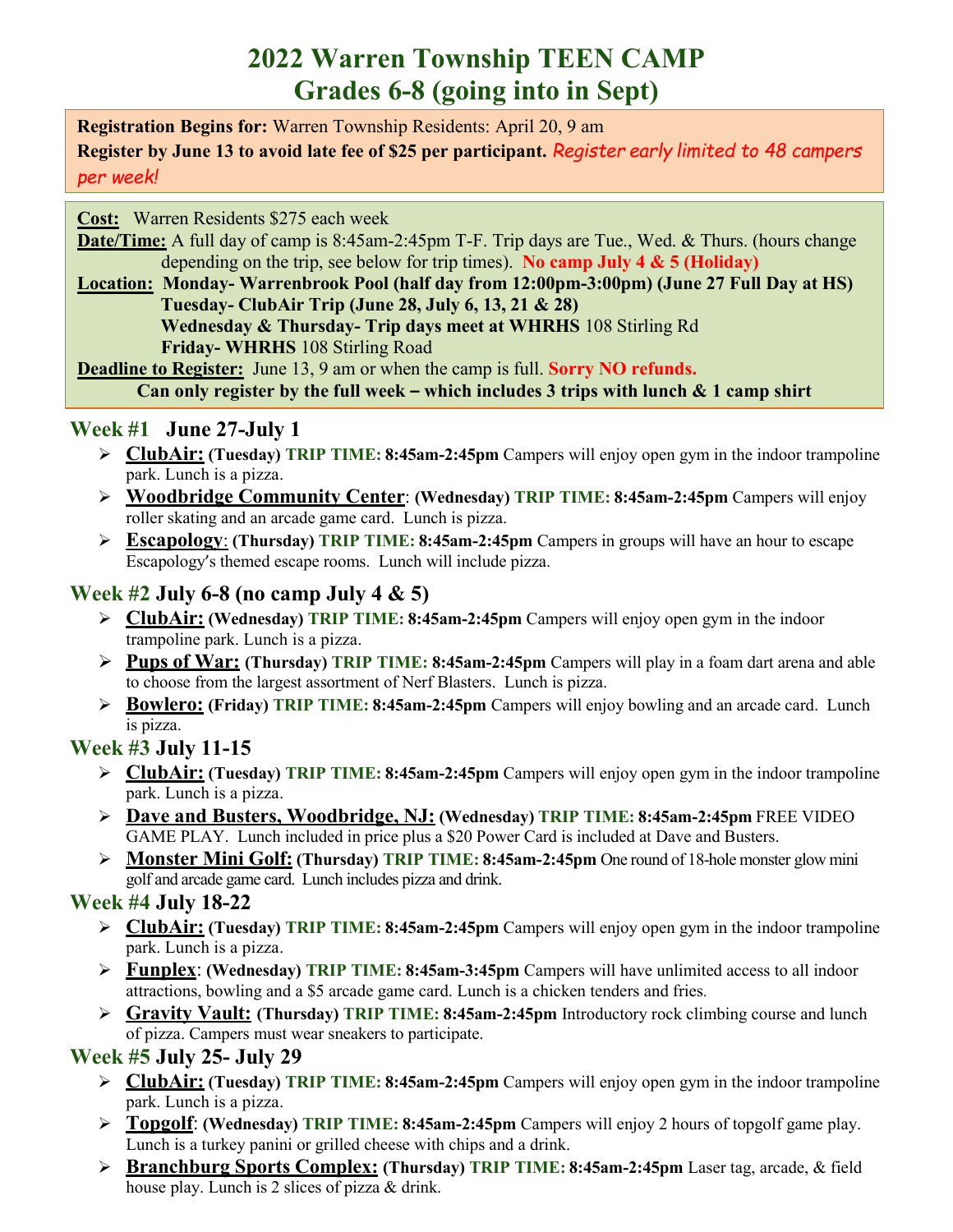We follow all CDC, New Jersey Executive Orders and New Jersey Department of Health Guidelines regarding the operation of camp. Safety and health precautions to expect at this time is daily temperature screenings upon arrival, daily screenings prior to arrival and frequent disinfecting of camp equipment and supplies. **As we await the 2022 camp guidance from the New Jersey Department of Health some camp protocols may change.**

#### **About our staff:**

This camp is overseen by Camp Director, Franco Caruso, a Certified Teacher with an Administrators Certificate, and the Assistant Director, Christina Vazquez. On staff will be a Health Coordinator, teachers and college students. For the safety of your teens, all adult staff are required to have CPR training and are fingerprinted. *Staff are required to attend a full day of training before camp each year.* We follow State Health Mandated Regulations. CPR/AED/First Aid is required. Ratio 10 to 1.

### **About our camp:**

This is a semi-organized camp. Teens are allowed to choose from arts & crafts, games, sports, music or just socializing and much more. A Staff member is always within sight of the teens. You will receive an email each week from the Director and Assistant Director with important information for that week. Please check your emails on your account and make sure our email is in your contacts to assure receiving all important announcements. [recreation@warrennj.org](mailto:recreation@warrennj.org)

- **Mondays** will be held at Warrenbrook Pool from 12 to 3pm, **except for the first day of the program, Monday, June 27; camp will be held at HS**. **NEW THIS YEAR** Warren Recreation will cover the fee for camper entry at the Warrenbrook Pool. Warrenbrook Pool is located off of Warrenville Rd and is run by Somerset County Parks. Parents drop off and pick up at the pool. Parents may stay if they pay a regular entry fee for self and other siblings not a part of the program. Our staff will oversee the campers in and out of the pool. There is NO morning program on swim days. There will be no camp in the event of inclement weather.
- **Tuesdays, ClubAir only on June 28, July 6 (Wednesday), 12, 19 & 26. Campers will get pizza. Drop off & Pick up at WHRHS 108 Stirling Rd.** (Drop off and pick up at door #57).
- **Wednesdays & Thursdays. Drop off & Pick up at WHRHS 108 Stirling Rd.** (Drop off and pick up at door #57).
- **For each trip lunch is included in the price.**
- **Fridays at WHRHS** they will have access to the gym and outside basketball court, baseball field, gaga pit, art room and theater room. They can be outside or inside (air conditioning).

**Rain Changes:** If it rains on Monday or Friday there will be no swim day or camp. If it is inclement weather for an indoor trip there will be no change to the schedule. You will be notified by email by 7:15am (or by text if you are registered for it).

### **About lunch and snack days:**

- If your child has an allergy or dietary, restriction please contact the recreation office before the trip if accommodations are necessary.
- **Fridays** is snow cone/ice-cream day for an extra fee, bring cash the day of (\$3-\$5).

## **Parent handbook that includes what to expect at camp and protocols will be published on our website separately.**